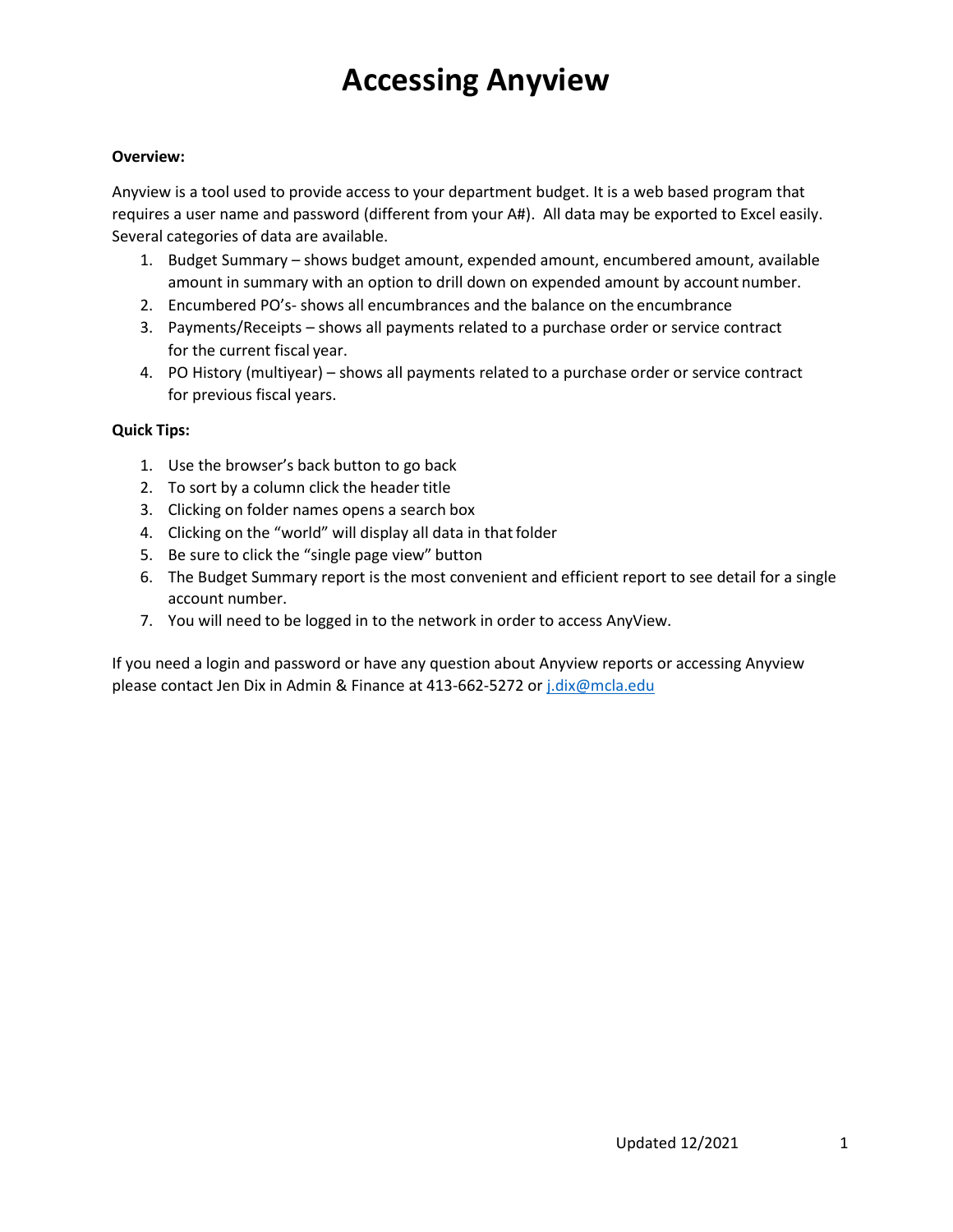Open Internet Explorer

Go to<https://anyview.mcla.edu/anyview/>

Choose Login type equal to Customer, chose MCLA, type in user name and password. (Note both are case sensitive-if you need a login and password contact Jen @ 5272 or j.dix@mcla.edu)

Click Login button



From login screen click the MCLA folder to show options.

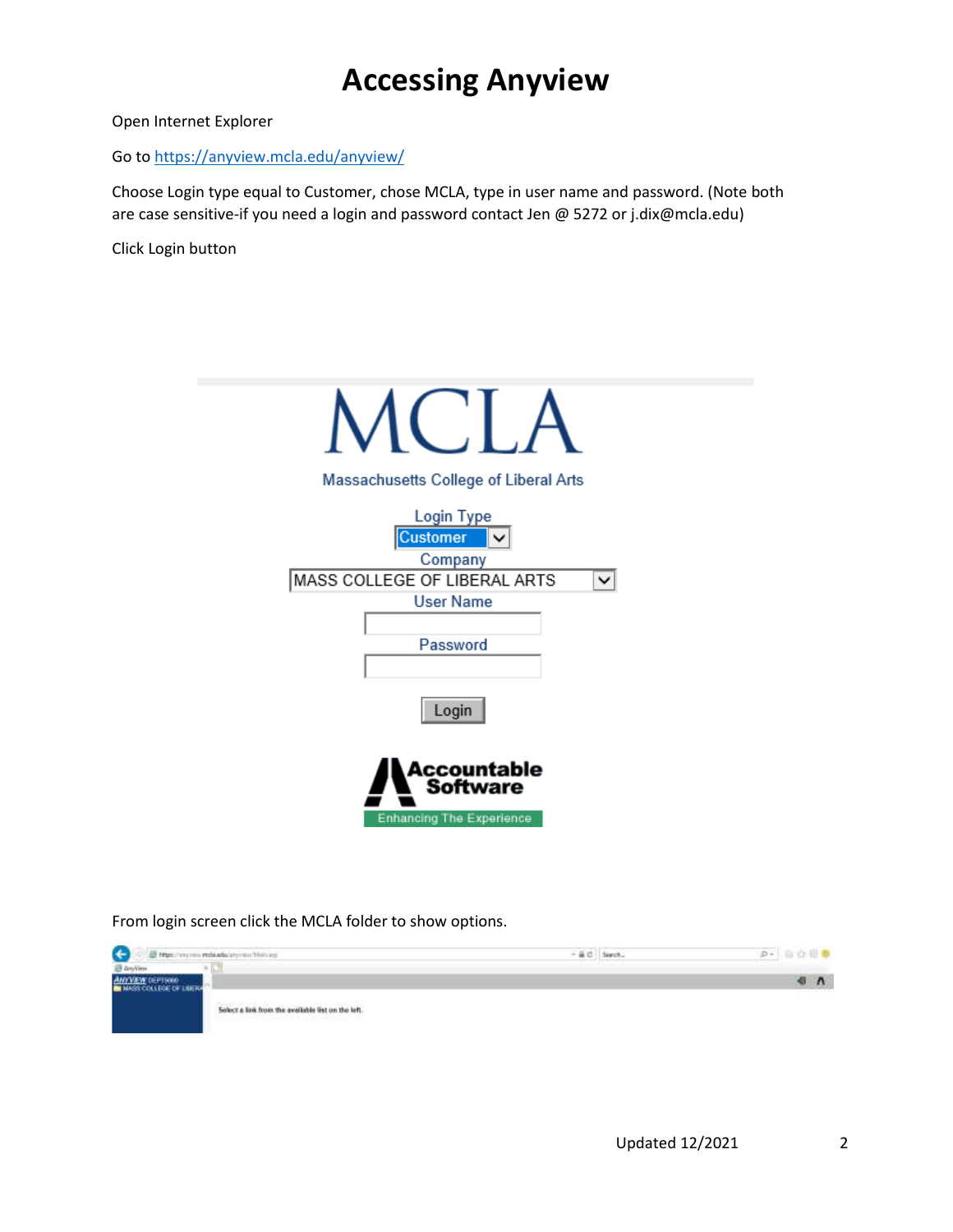### **Viewing Budget Summary**

Click to open the Budget Summary folder. A search box will open. Use the drop down choices under column to search for a specific account number or object code.

| <u>ANYVIEW</u> 1000<br><b>MASS COLLEGE OF LIBERAL A</b><br><b>Budget Summary</b><br><b>Department Expenditure Rep</b><br><b>Encumbered PO</b><br><b>Payments/Receipts</b><br>PO History (Multi Year) |                  |   |
|------------------------------------------------------------------------------------------------------------------------------------------------------------------------------------------------------|------------------|---|
| MASS COLLEGE OF LIBERAL ARTS<br><b>Budget Summary Quick Search</b><br><b>Column Account Number</b><br>v<br>Value                                                                                     | begins with<br>◡ |   |
| <b>Match Case</b>                                                                                                                                                                                    |                  |   |
|                                                                                                                                                                                                      | Q Search         |   |
|                                                                                                                                                                                                      |                  | 厅 |

Or click the "world" **button to see entire budget. Be sure to click the single page view button** to see results on one page.

| 道<br><b>ANYVEW DEPTS000</b><br>衢<br><b>MASS COLLEGE OF LIBER</b>                              |                          |                        |                    | $1 - 4 = 24 + 12 = 1$                                                                    |                            |        | ш | (M) | м | $\mathbf{A}$ |  |
|-----------------------------------------------------------------------------------------------|--------------------------|------------------------|--------------------|------------------------------------------------------------------------------------------|----------------------------|--------|---|-----|---|--------------|--|
| <b>Re</b> Account Transactions<br><b>BE Bulget Summary</b><br>D.<br><b>Bill</b> Encycloped PO |                          |                        | Budget Summary - * | MASS COLLEGE OF LIBERAL ARTS                                                             |                            |        |   |     |   |              |  |
| <b>RE Payments/Hacegos</b>                                                                    | Account Nantair all      |                        |                    | Aljacket Ratgel   Expressed Annuard   Committed Annuard   Avaluate Annuard   BUDGET VEAR |                            |        |   |     |   |              |  |
| Carl Ruther (Mark Year)                                                                       | A19AA-5060-06-A01-8008   | 9381.220.00            | \$251,560.04       | 30.00                                                                                    | \$129,055.08 PV2019        | 545    |   |     |   |              |  |
|                                                                                               | ATELLE RAISE AT 1800     | 85.08                  | 820.18             | 90.00                                                                                    | (526.10) PV2019            | 3643   |   |     |   |              |  |
|                                                                                               | FE3AA-5368-3P-CC5-6808   | \$18,738.61            | 311,916.25         | 50.00                                                                                    | 36.011.T6 FY2019           | 11449. |   |     |   |              |  |
|                                                                                               | 131AN 5065-50-E19-0080   | 9111.162.08            | \$03,006.01        | 102 978 12                                                                               | <b>HEAD HEATHER</b>        | 5480   |   |     |   |              |  |
|                                                                                               | 14455-221-08-0304-2457   | (235,784,73)           | (\$1,955.50)       | $-50.00$                                                                                 | (\$233,609.14) PY2013      | 387    |   |     |   |              |  |
|                                                                                               | 91041 5061 01:125-2014   | 17.915.00E             | (87,098,685)       | 80.50                                                                                    | (\$416.90), PX2019)        | 35284  |   |     |   |              |  |
|                                                                                               | 8002-201-08-09/14 AM     | (108.00)               | (\$10.00)          | \$0.00                                                                                   | (\$18,80) FV2019           | 13078  |   |     |   |              |  |
|                                                                                               | T4455 SIMILINE 125 SIMIL | <b>COVA (900) 7920</b> | 19100.003.001      | \$4.00                                                                                   | canist wat auto Fresh Hill | 19482  |   |     |   |              |  |

From here you can drill down on any account to see the detail. Do this by double clicking on a single line.

| T44AA-5060-00-E06-0000 | \$77,342.00 | \$67.329.66 | \$37,765.33 | (\$27,752.99) FY2019 |               | 3994  |
|------------------------|-------------|-------------|-------------|----------------------|---------------|-------|
| T44AA-5060-00-E15-0000 | S78.00 I    | S78.16 I    | S71.84 I    | (\$72.00) FY2019     |               | 3999  |
| T44AA-5060-00-E18-0000 | \$500.00    | \$250.00    | \$250.00    |                      | \$0.00 FY2019 | 11315 |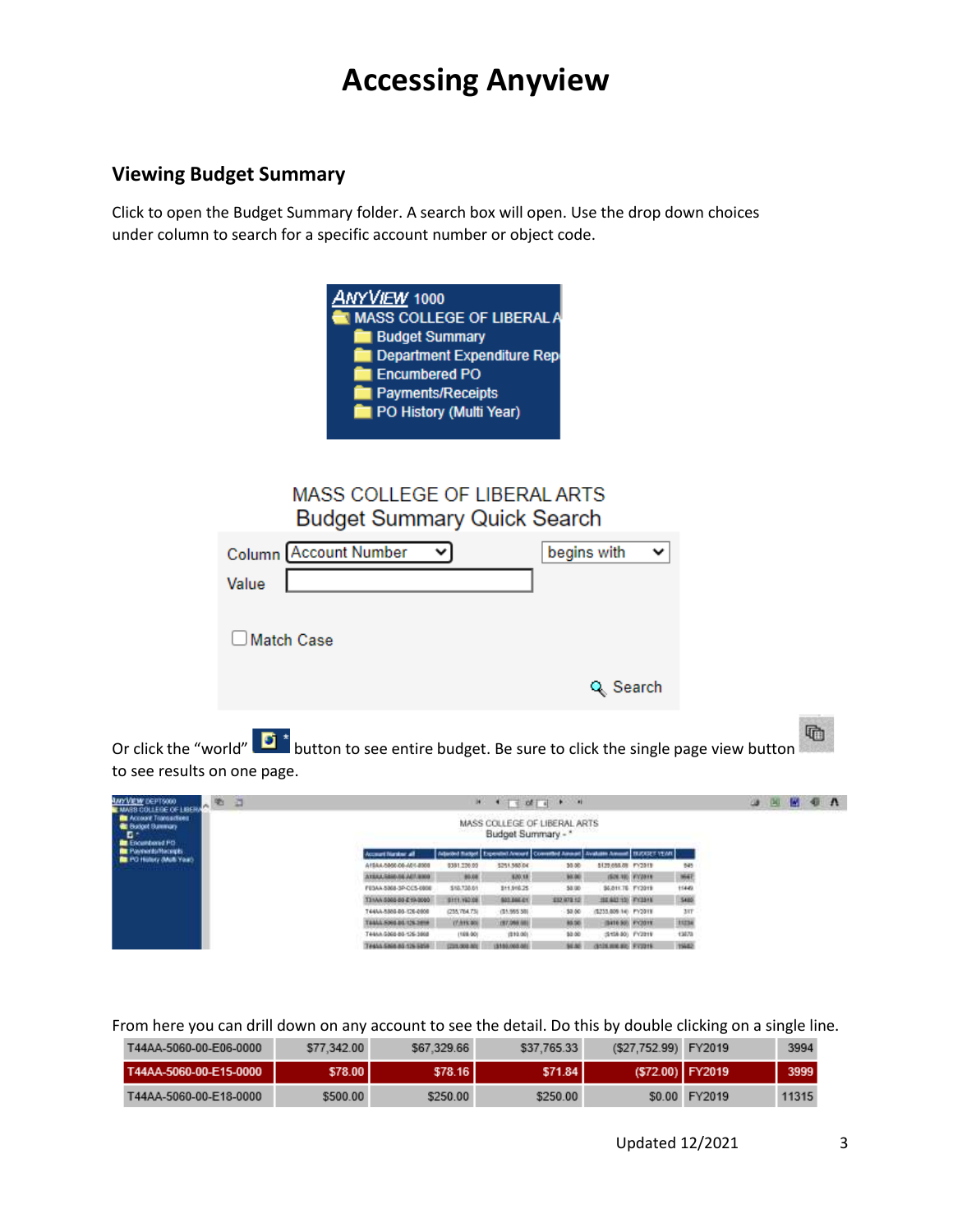This can be easily exported to excel by clicking theexcel button on the upper right hand corner



To navigate back to the budget summary click the browser back button.

| $\mathbb{H}$ | Q, | 睴      | 石                        |                 |                                                                   |                                                                |         |                   |                                                                              |                                | N<br>≝                           | लिंगे | ٠IJ  |
|--------------|----|--------|--------------------------|-----------------|-------------------------------------------------------------------|----------------------------------------------------------------|---------|-------------------|------------------------------------------------------------------------------|--------------------------------|----------------------------------|-------|------|
|              |    |        |                          |                 |                                                                   |                                                                |         | View Journl Entry | MASS COLLEGE OF LIBERAL ARTS                                                 |                                |                                  |       |      |
|              |    |        | Journal Entry all Series | <b>TRX</b> Date | Account Number                                                    | Account Description   Debit Amount   Credit Amount   Reference |         |                   |                                                                              | <b>Originating Master Name</b> | <b>Description</b> Account Index |       |      |
|              |    |        | 299025 Purchasing        | 9/18/2018       | T44AA-5060-00-E15-0000 BOTTLED WATER                              |                                                                | \$11.96 | <b>50.00</b>      | BOTTLED WATER DELIVERY AUG 18 BELMONT SPRINGS WATER CO INC. Purchases        |                                |                                  |       | 3999 |
|              |    |        | 299026 Purchasing        | 9/18/2018       | T44AA-5060-00-E15-0000 BOTTLED WATER                              |                                                                | \$5.18  |                   | \$0.00 BOTTLED WATER DELIVERY JULY 18 BELMONT SPRINGS WATER CO INC Purchases |                                |                                  |       | 3999 |
|              |    |        |                          |                 | 301566 Purchasing 10/31/2018 T44AA-5060-00-E15-0000 BOTTLED WATER |                                                                | \$20.34 |                   | \$0.00 SEPT WATER                                                            | <b>CRYSTAL ROCK</b>            | Purchases                        |       | 3999 |
|              |    |        |                          |                 | 301569 Purchasing 10/31/2018 T44AA-5060-00-E15-0000 BOTTLED WATER |                                                                | \$6.78  |                   | \$0.00 OCT WATER                                                             | <b>CRYSTAL ROCK</b>            | Purchases                        |       | 3999 |
|              |    | 304291 | Purchasing               | 1/31/2019       | T44AA-5060-00-E15-0000 BOTTLED WATER                              |                                                                | \$33.90 | \$0.00            | ACCT 15032367831399                                                          | CRYSTAL ROCK                   | Purchases                        |       | 3999 |

### **Viewing Encumbered PO's**

Click the Description "Encumbered PO's". A search box will open. Use the drop down choices under column to search for a specific purchase order.



Or click the "world" **button to see all encumbered po's.** This may take a few seconds.

h Be sure to click the single page view button  $\overline{a}$  to see results on one page. The column titled Extended Cost represents the original amount of the encumbrance. The column titled Committed Amount is the remaining amount on the encumbrance. To navigate back to the main menu use the browser's back button.

| <b>ANYWAY DEPTISES</b><br><b>CENNAS COLLEGE DE LIBER</b>                                   |                                   |                        |                            |                                                   |                                          |                                                   |                    | ۰<br>œ           | 昂 | л |
|--------------------------------------------------------------------------------------------|-----------------------------------|------------------------|----------------------------|---------------------------------------------------|------------------------------------------|---------------------------------------------------|--------------------|------------------|---|---|
| <b>B</b> Account Transactions<br><b>Bit Gudget Summary</b><br><b>C</b> Fallantwind FO<br>Đ |                                   |                        |                            | MASS COLLEGE OF LIBERAL ARTS<br>Encumbered PO - * |                                          |                                                   |                    |                  |   |   |
| Payments/Receipts                                                                          | must license all                  | PO Number   Vendor (D) |                            | <b>Verdix flores</b>                              | <b>Born Flourabon</b>                    | Extended Coal   Converted Anguan   Owners on Date |                    |                  |   |   |
| FO Fastery (Multi Year)                                                                    | TINA (268) 06-E19-8008            | 190304                 | 100003120008               | BLUCTV & SITERAET / MOU ENTERPRISES (NC           | COS 12 PHILO TV SERVICE                  | <b>BIK 553.66</b>                                 | 012, 978.12        | 市内保地             |   |   |
|                                                                                            | TAAAA 5000-00-P01-8203            | 191405                 |                            | 222302536000 DPMORGAN DHASE                       | DRENRO I'V 15                            | \$500,000.08                                      | 3265, 336, 27      | <b>FA18/3073</b> |   |   |
|                                                                                            | TA45.5 ABAD.03.FOT.0008           | 190718                 | 120000000002W VWI IMASCIN. |                                                   | DREN PO FYTS                             | 14,530.08                                         | \$2,351.50         | TROTTE           |   |   |
|                                                                                            | <b>EXECUTIVE DR. SHARE JUNEAU</b> | 1993204                | 143052620008               | <b>BECK'S FRIMTING</b>                            | <b>MCLATETIENHEAD</b>                    | <b>E505.0E</b>                                    | 1308.00            | 350319           |   |   |
|                                                                                            | T44AA/5860.00.E06.0000            | 191932                 | 179000390                  | LINSON / SPECTRUM EDU SOLUTIONS LLC.              | A&F ADAMSSHONE POSTAGE FOR               | \$26,000.06                                       | \$2,357.88         | 100113013        |   |   |
|                                                                                            | T44AA-5000-00-205-0000 190346     |                        |                            | 000495250002 IRTHEY BOWES RESERVE ACCOUNT.        | ALF POSTAGE MAILINDOM                    | 800 000 08                                        | \$32,000.05        | T/15/2010        |   |   |
|                                                                                            | 10030 ABM 00:245.000              | 190347                 | DESTRUCTION CONTROLLED     |                                                   | JULE MAIL PROCESSIMAL FY 19              | 50,090.08                                         | \$4,401.13         | 1218/2018        |   |   |
|                                                                                            | TAXA ARM IN FOLD BY 19775         |                        |                            | PENATTENTRIES PROFILE PUTAPEN CORP.               | A R.P. SATISFIED AT PRINTING CARACTERIST | <b>BY SHOW</b>                                    | <b>RT 2010 5.6</b> | TIT SYNCIAL      |   |   |

#### **Viewing Payments/Receipts**

Click the Description "Payments/Receipts". A search box will open. Use the drop down choices to search for a specific object code or vendor.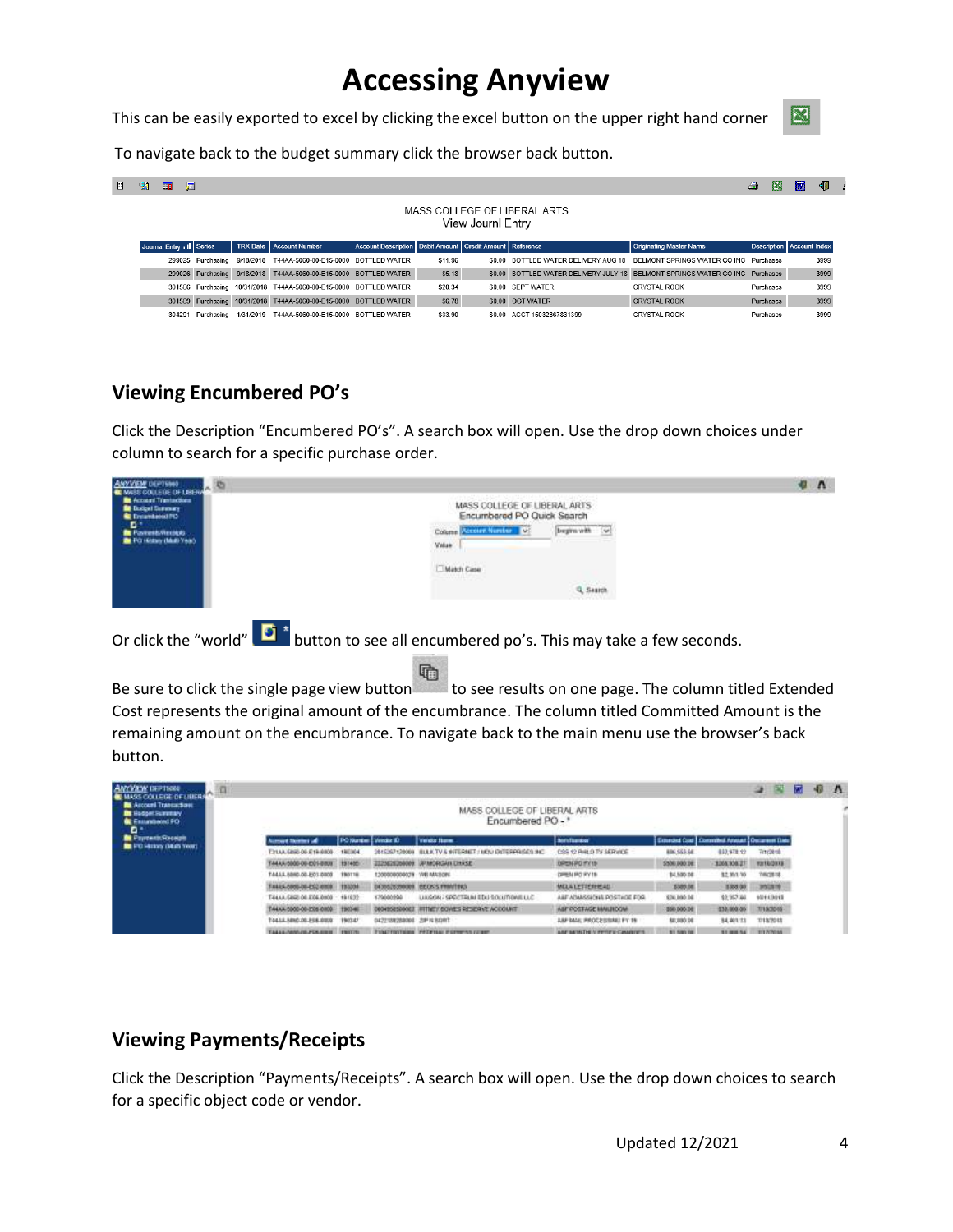| AndAss<br>ANYVEW DEFINISH<br>æ<br><b>CE WAS COLLEGE OF LEERS</b><br><b>BE Account Transactions</b> |                                                                                                       | 4 <sub>n</sub> |
|----------------------------------------------------------------------------------------------------|-------------------------------------------------------------------------------------------------------|----------------|
| <b>BE Budget Scensory</b><br>Encumental FO<br>Parmet/Records                                       | MASS COLLEGE OF LIBERAL ARTS<br>Encumbered PO Quick Search<br><b>Account Namber 22</b><br>begins with |                |
| <b>E</b> <sup>+</sup><br><b>In PO Hotels (MAR Year)</b>                                            | <b>Value</b>                                                                                          |                |
|                                                                                                    | Match Case<br>2044 ORAN                                                                               |                |
|                                                                                                    | <b>B. Search</b>                                                                                      |                |

Or click the "world" **button to see all payments/receipts for the current fiscal year. Be sure to click** 看

the single page view button to see results on one page. Note that this will **only** show payments made on a purchase order – no journal entries, i.e. payroll, credit card charges, chargebacks, direct payments (payment forms), etc. To see total detail by account go to budget summary or account transactions. To navigate back to the main menu use the browser's back button.

### **Viewing PO History (multiyear)**

Click the Description "PO History (Multiyear)". A search box will open. Use the drop down choices to search or click the world button.



Keep in mind the results for PO History are only items that were related to a purchase order - no payroll, credit card charges, payment forms, or journal entries. To navigate back to the main menu use the browser's back button.

| R | $25 - 10$ | $-59$ |                           |                      |                                     |                        |                                                                           |                               | هند            | E | <b>M</b> | 相 | $\mathbf{v}$ |
|---|-----------|-------|---------------------------|----------------------|-------------------------------------|------------------------|---------------------------------------------------------------------------|-------------------------------|----------------|---|----------|---|--------------|
|   |           |       |                           |                      |                                     |                        | MASS COLLEGE OF LIBERAL ARTS<br>PO History (Multi Year) - Restricted List |                               |                |   |          |   | ۸            |
|   |           |       | <b>Account Nember all</b> |                      | PO Number Document Date   Vendor ID |                        | Venba Name                                                                | <b>North Filterstown</b>      | Total          |   |          |   |              |
|   |           |       | 131AA-5060-00-E19-0008    | 101001               | 9/11/2017                           | 1337904330000          | SPECTRUM BUGNESS                                                          | CAMPUS TV SERVICES            | \$100,077.13   |   |          |   |              |
|   |           |       | T44AA-S060-00-201-0000    | 101256               | <b>WINGELT</b>                      | 1202330000028 WILMASON |                                                                           | DREILPO  ABF OFFICE SUPPLIES  | 29.99          |   |          |   |              |
|   |           |       | 8883-T03-86-D064-AAA1     | 102317               | 12/6/2017                           |                        | <b>GEISS/ANGOOD BECK'S PRINTING</b>                                       | A&F 3 SELF INKING PADS        | \$39.98        |   |          |   |              |
|   |           |       | T445A-5060-DE-E01-D008    | 1000193              | <b>BYES/2017</b>                    |                        | 64289612T0000; STAIN ES BUSHESS ADVANTAGE                                 | ASF OPEN PD FOR ASP.          | 30.08          |   |          |   |              |
|   |           |       | T44AA-5060-DD-E01-0000    | 185294               | 2/22/2010                           |                        | 0034950500003 PITNEY BOWES INC.                                           | MAILROOM INC. EZ SEAL: TAPE   | \$726.48       |   |          |   |              |
|   |           |       | T441A-5060-06-E01-0000    | <b>181538</b>        | 10/11/2017                          |                        | GRAPHY/HODGES INTIMEY BOWEN INC.                                          | MAILIBILE BOXES RED FLUINK    | <b>SJOT 88</b> |   |          |   |              |
|   |           |       | T44AA-5060-06-E02-0008    | 184660               | 5/30/2018                           |                        | 6430560400002 : EAY STATE ENVELOPE                                        | WINDOW EIN/ELOPES & FLATS     | \$333.48       |   |          |   |              |
|   |           |       | 7444A 0000-06-ETC-0000    | <b><i>SHOWPS</i></b> | <b>BOILDET</b>                      |                        | 5434212490000 BAAGE COMMUNICATIONS                                        | COPY CTR 2 CARTONS BL NARROW  | 531135         |   |          |   |              |
|   |           |       | T44AA-5050-00-E02-0000    | 100225               | T/12/2017                           | MOZAM BW 90000000000   |                                                                           | OPEN PO - COPY CENTERMAILROOM | \$4,280.43     |   |          |   |              |
|   |           |       | T44AA-5050-06-EXC-0000    | 104372               | WISDOUL                             |                        | GA15520390000 RECKS PRINTING                                              | TEST                          | 10.00          |   |          |   |              |
|   |           |       | T44AA-506D-0D-E02-8008    | 152542               | 1/2/2015                            | 0472634250001          | MACFARLANE OFFICE PRODUCTS INC.                                           | COPY CTR 2 BOXES, STAPLES     | \$79.78        |   |          |   |              |
|   |           |       | T44AA-5060-00-E06.0000    | 181612               | 10/16/2017                          | 179000299              | LIAISON / SPECTRUM EDU SOLUTIONS LLC                                      | POSTAGE - VIEWBOOKS/POSTCARDS | \$26,000.08    |   |          |   |              |